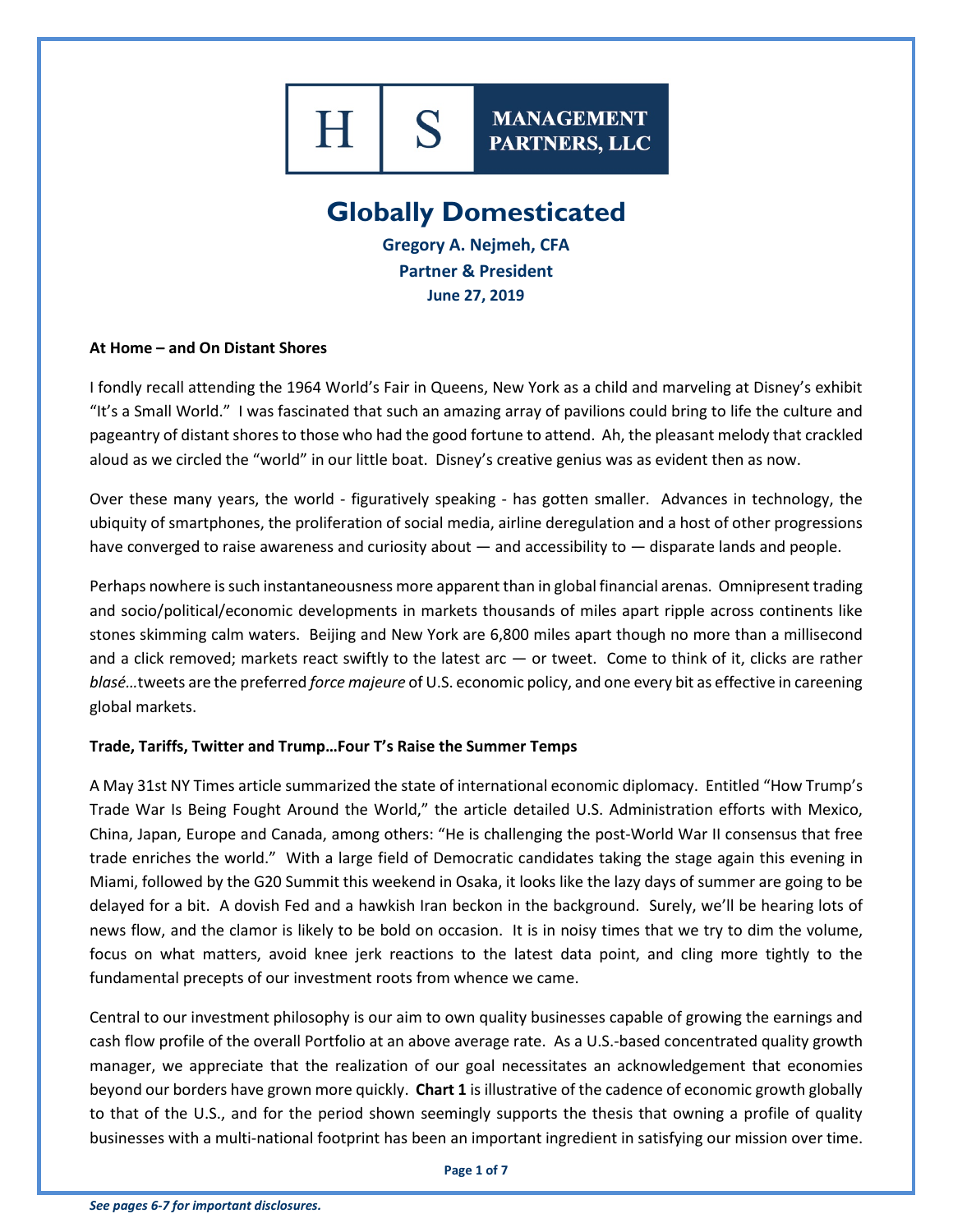

Our investment guidelines typically permit us to invest our client portfolios in non-U.S. domiciled companies, and we have, since Firm inception, maintained positions in what we deem to be quality businesses based outside the U.S. We appreciate the relevance of country of origin data so as to better categorize and compare us to other managers. That said, we have consistently maintained a benchmark agnostic approach, one that largely belies the contours of precisely defined style boxes. As I write, the weighting of client portfolios not represented in the S&P 500® or the Russell 1000® Growth equal 24% and 28%, respectively, and we have typically owned securities not represented in the indices – not by design, not to simply be different – but because that's where our investment discipline and opportunity set led us. While we are predominantly large cap, we have and will go down the cap scale; while we are a U.S. based manager, we have and will gaze at horizons beyond our shores; while we are growth managers, we have and will maintain a valuation discipline; while we are intent on managing client assets to the best of our ability, we have and will maintain a quality lens to the businesses we own on their behalf. We invest based on where a given company conducts its business rather than where it is headquartered; selling to consumers/enterprises in healthy, advancing economies is most germane to our earnings/cash flow embrace. Many of our U.S.-based holdings have large (and in some cases, larger) presences outside the U.S. than within, and so too do some of our European-based holdings count North America as their primary region.

Typically, over 50% of Portfolio revenue is derived from the U.S., with developed markets in Western Europe and Japan around one-quarter to one-third and a collection of emerging markets the balance. Assuming global economic growth continues to exceed that of the U.S. — albeit with heightened volatility given the influence of emerging market economies — we believe we can maintain an anticipated weighted average of 10% or greater earnings-per-share (EPS) growth over the long term for Portfolio companies.

#### **HSMP's Song Remains the Same**

We own businesses that we think possess the qualitative elements we prize: a reasonably high measure of predictability to revenues/earnings/cash flows; sales into large and growing categories; seasoned and prudent management teams; the sale of affordable goods/services consumed/utilized on a fairly routine basis; capital lite models realizing meaningful free cash flow; broad geographic platforms; large and increasingly formidable

**Page 2 of 7**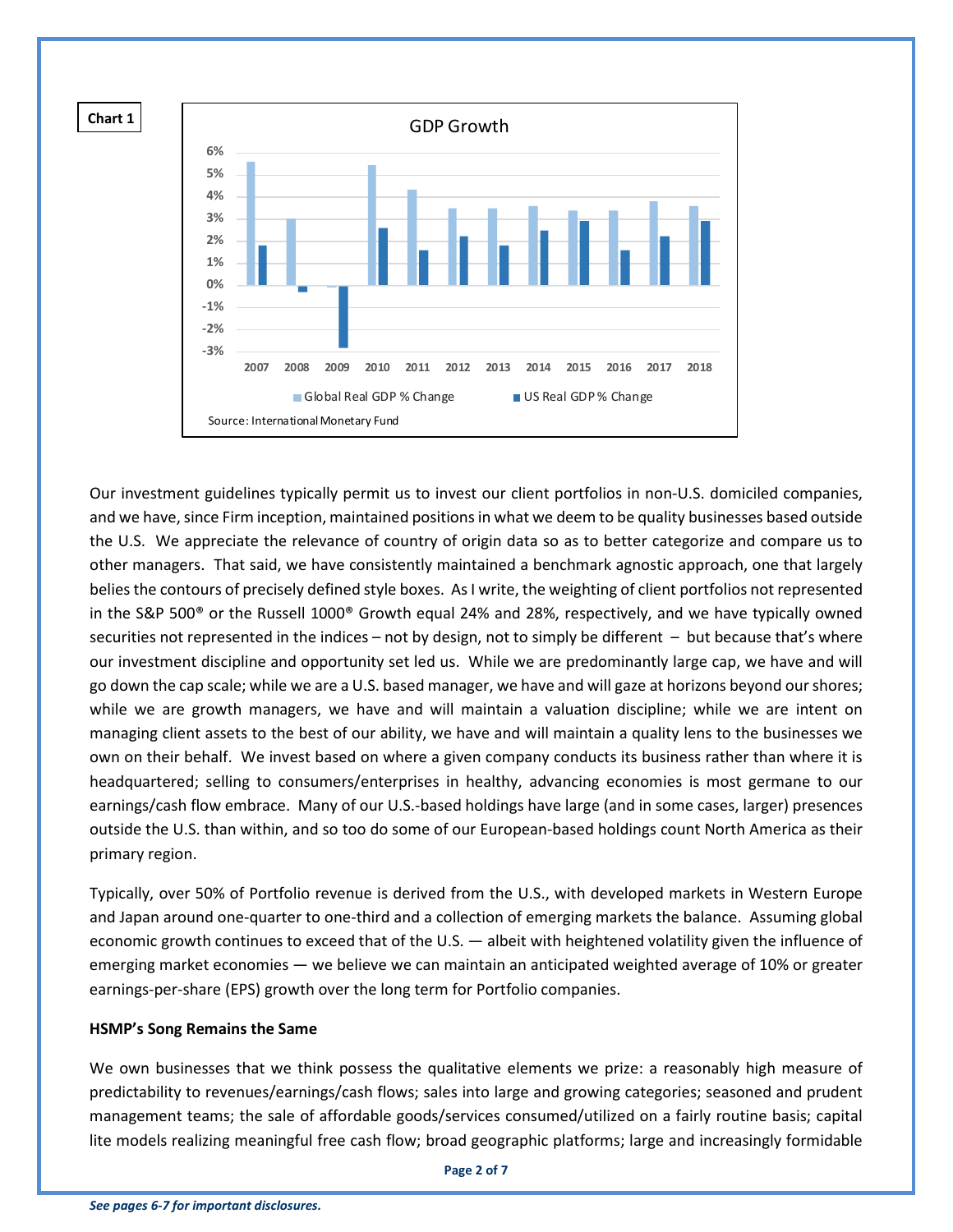barriers to entry derived from the above criteria coupled with meaningful scale advantages, among others. We believe that the multi-dimensional mosaic with which we assemble client portfolios — embracing companies across the growth continuum from established to more rapid growers, a willingness to go up and down the cap scale, and an appreciation for non-U.S. domiciled businesses — affords us flexibility in managing client assets.

**Chart 2** highlights the estimated earnings per share (EPS) of Portfolio companies using HSMP quarterly data as compared to that of quarterly operating results posted by constituents of the S&P 500 from 12/31/07 to 12/31/18. In fact, HSMP Portfolio companies in aggregate exhibited fairly consistent low double-digit EPS growth in line with our forecast for the period shown. On average, the aggregate EPS of the companies in our Portfolio have advanced at a superior rate to that of the S&P 500 with less variability around the mean.



## **Valuation Matters, Particularly in a Yield Deprived World**

At the same time, we are very attentive to valuation, utilizing three primary metrics — price/forward twelvemonth earnings, price/forward twelve-month free cash flow yield, and an appraised present value analysis. The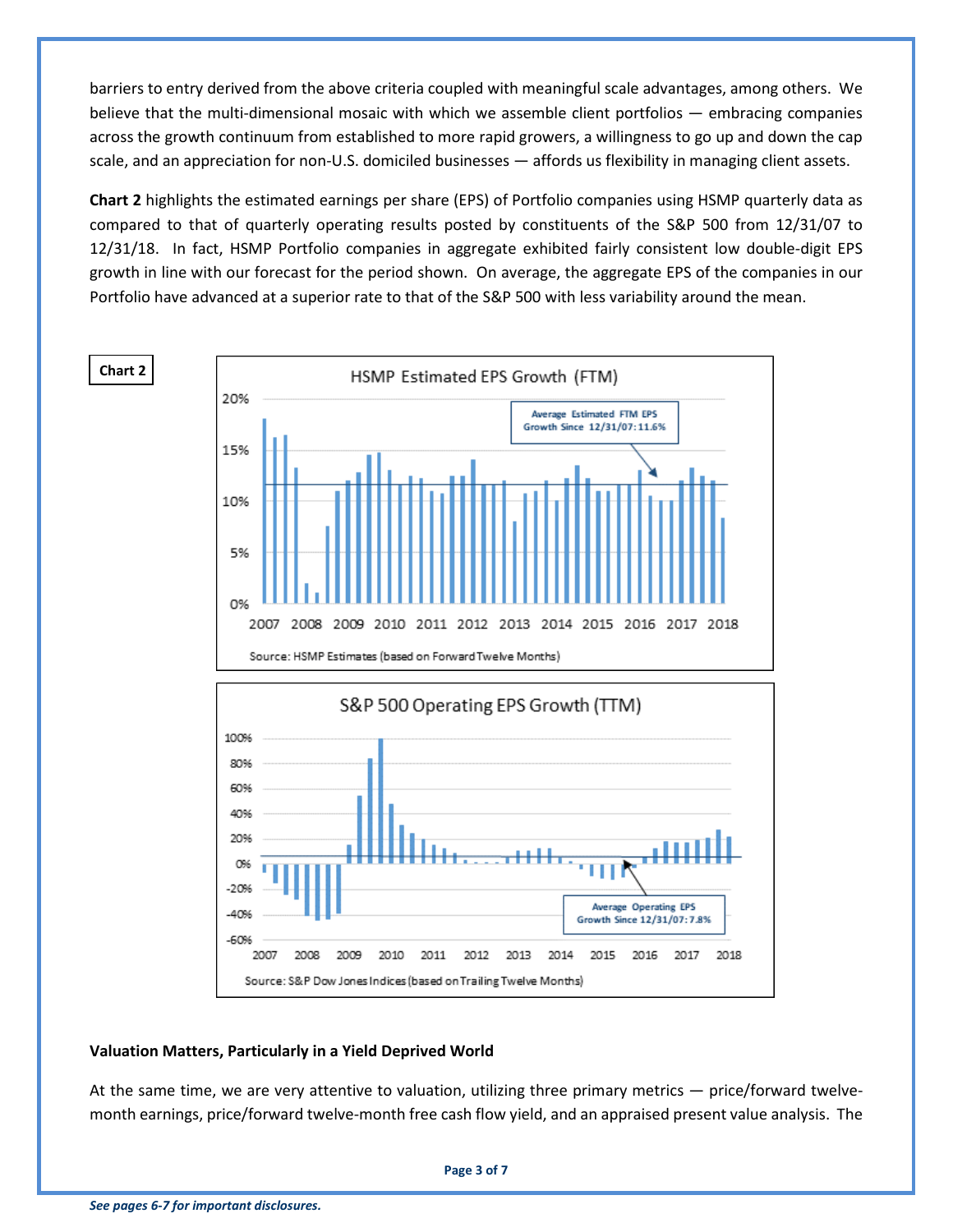valuation dimension in our decision-making process serves to quantitatively complement the qualitative emphasis we place on identifying good businesses to invest our clients' precious capital.

We believe valuation always matters, and it is tightly woven into the fabric of our investment uniform. Our long term track record is a compilation of our relative performance in ebullient and difficult markets, and we've demonstrated an ability to largely  $-$  though not completely  $-$  keep pace in months when the market has advanced while preserving capital better than the indices in more challenging environments: our so-called upside/downside capture reading since inception and through 5/31/19 is 100%/(83%) to the S&P 500, and 90%/(82%) to the Russell 1000 Growth.

In a world of easy money, it is understandable that some observers may view equities as undervalued. With over \$13 trillion in negative yielding debt around the globe — yes, with a T, and yes, you pay the issuer to borrow your money — it is no wonder that a certain complacency reigns with respect to valuations in other asset classes. IPOs with multi-billion dollar market capitalizations and no earnings to show (today and, in some cases, not for many tomorrows to come) is another signal that valuation has run somewhat amok — making it all the more imperative to our thought process. Bloomberg ran an article yesterday entitled "Bitcoin Goes Parabolic as Bubble-Like Gains Come Roaring Back." Enough said.

And given that the forward price earnings ratio (P/E) of the Portfolio is now nearly identical to when we started the Firm (**Chart 3**), our 11.5% annualized net of fee return (since Firm inception — 4/01/07 — through 5/31/19) has been supported unequivocally by our ability to advance the earnings and cash flow contour of client portfolios. With an earnings yield well in excess of the current dividend yield on the Portfolio, and with the latter competitive with the modest yield available on 10 year Treasuries, we find our valuation reasonable in a financial setting where the alternatives are not all that compelling from our perspective.



The HSMP investment team is mindful that business fundamentals and industry structures can and do change, and that such change — in part, and at times, influenced by trade policies — can invite opportunity. We are proactive in our thinking and within our strategy, we try to guard against complacency with an open mindedness

**Page 4 of 7**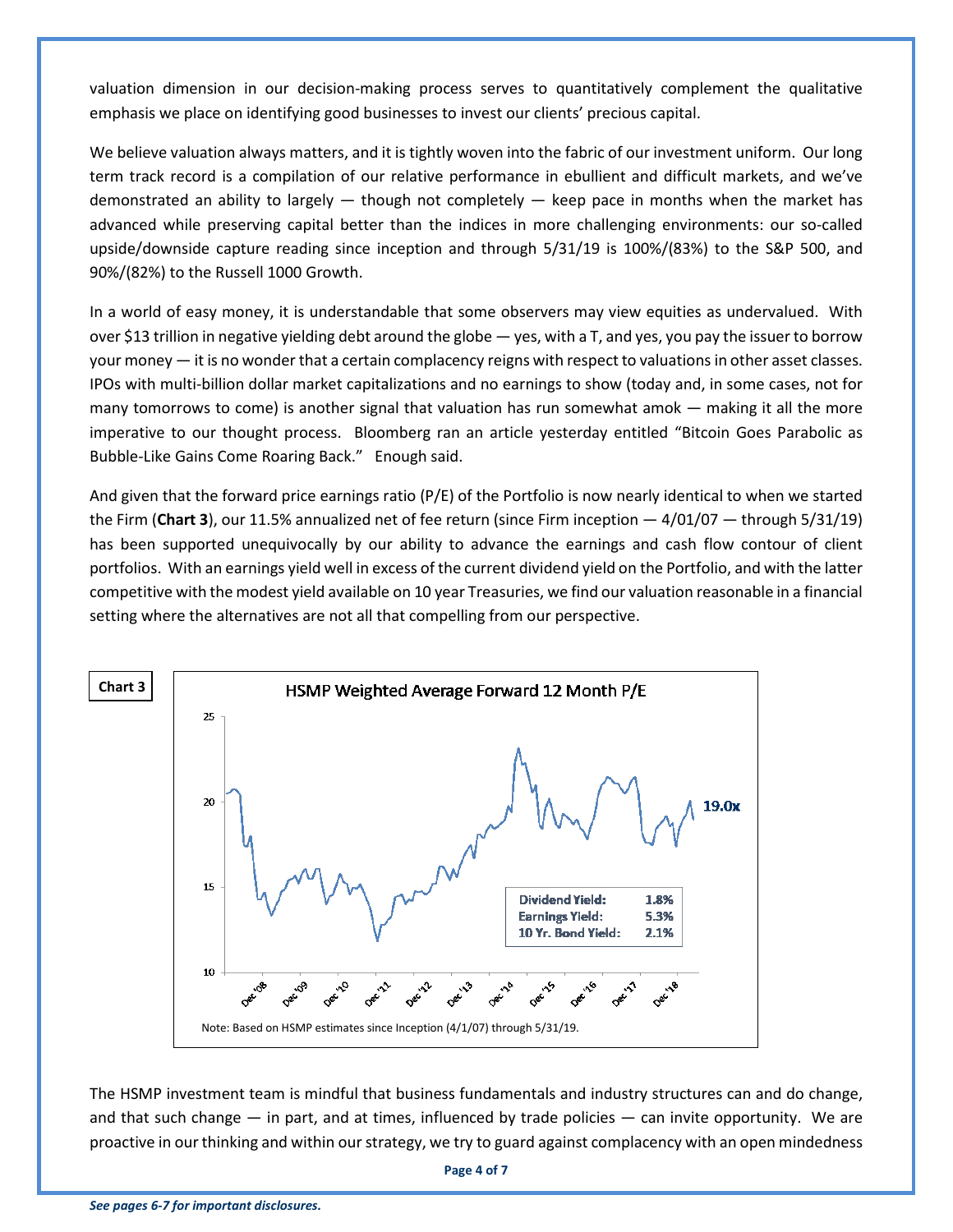to new business models, the removal of legacy barriers to existing models, and an appreciation that the world is subject to more rapid disruption and dislocation than at any time in our 35+ year investment careers. And we'll do it the only way we know how: understanding what we own, emphasizing quality business models, actively managing clients' scarce capital, and maintaining a disciplined valuation construct. To borrow the memorable John Houseman line from the Smith Barney commercial of yesteryear, "They make money the old fashioned way. They earn it."

# **At HS Management Partners, This is Our Field of Play**

Amidst the consistency and duration of our approach, clients may rest a bit more comfortably at night, secure in the knowledge that the importance we ascribe to disciplined participation in global businesses — trade tensions, et. al.— is balanced with the U.S. market landscape we know so well.

It's a Small World, after all.

We appreciate deeply the trust we've earned from so many, and are grateful to our clients for their continuing support.

Our best to you and your families for a joyous summer.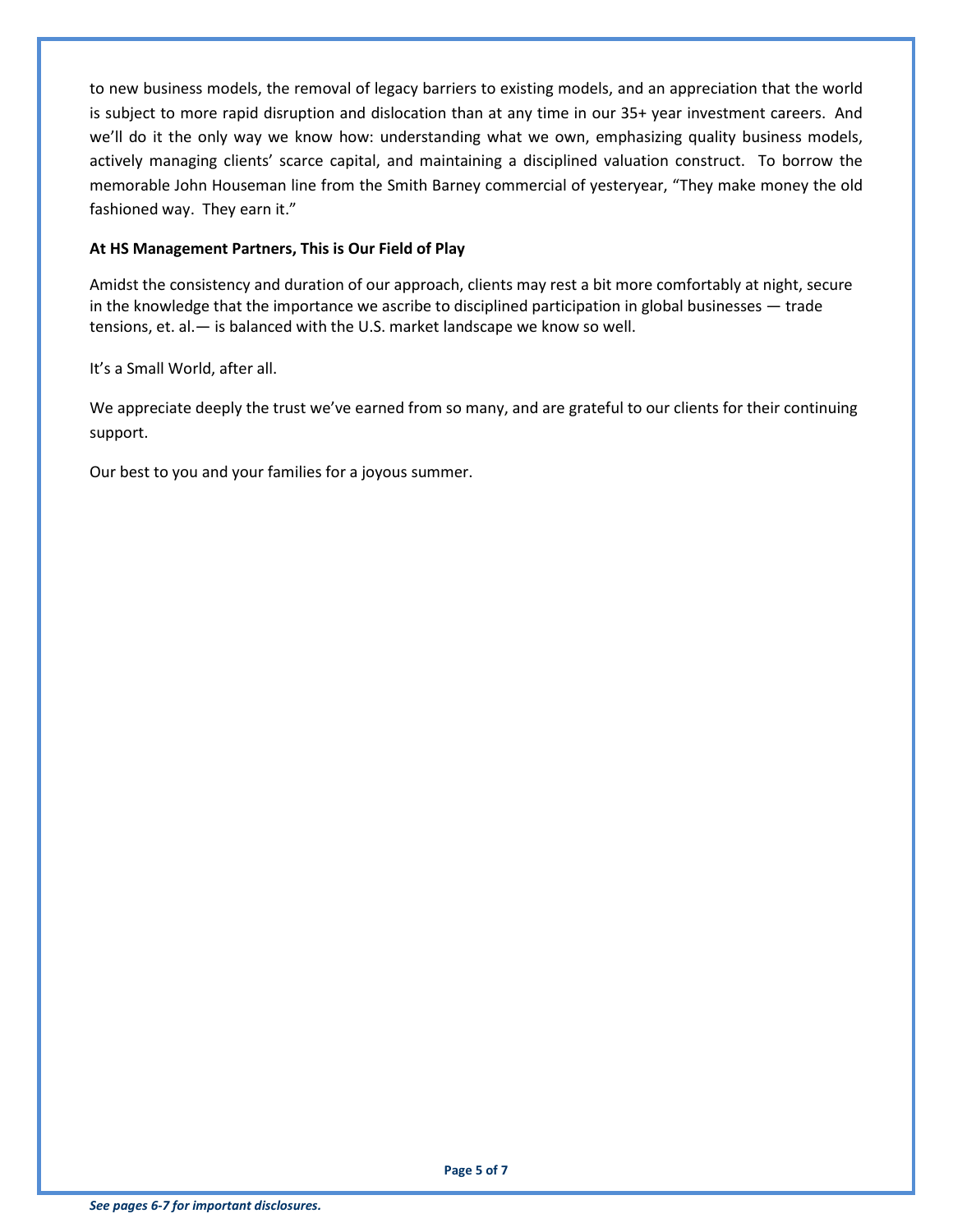#### **GIPS Disclosure HS Management Partners, LLC Concentrated Quality Growth Composite Annual Disclosure Presentation**

|             | <b>Firm</b>                 | <b>Composite</b>                     |                                     | <b>Performance Results</b>              |          |                      |                                |                                | <b>3-Year Annualized Std Deviation</b> |                                |                                |
|-------------|-----------------------------|--------------------------------------|-------------------------------------|-----------------------------------------|----------|----------------------|--------------------------------|--------------------------------|----------------------------------------|--------------------------------|--------------------------------|
| Year<br>End | <b>Assets</b><br>(millions) | <b>Assets</b><br>(USD)<br>(millions) | <b>Number of</b><br><b>Accounts</b> | Composite<br><b>Gross</b><br><b>Net</b> |          | S&P 500 <sup>®</sup> | <b>Russell</b><br>$1000^\circ$ | Composite<br><b>Dispersion</b> | Composite<br><b>Gross</b>              | <b>S&amp;P 500<sup>°</sup></b> | <b>Russell</b><br>$1000^\circ$ |
|             |                             |                                      |                                     |                                         |          |                      | Growth                         | (Std Dev)                      |                                        |                                | Growth                         |
| $10-19$     | 3,234                       | 3,173                                | 257                                 | 13.15%                                  | 12.95%   | 13.65%               | 16.10%                         | .27                            | 10.23                                  | 10.58                          | 12.02                          |
| 2018        | 3,145                       | 2,967                                | 259                                 | $-4.42%$                                | $-5.07%$ | $-4.38%$             | $-1.51%$                       | .28                            | 10.04                                  | 10.80                          | 12.12                          |
| 2017        | 4,028                       | 3,840                                | 236                                 | 33.87%                                  | 33.06%   | 21.83%               | 30.21%                         | .46                            | 9.61                                   | 9.92                           | 10.54                          |
| 2016        | 3,446                       | 3,269                                | 199                                 | 6.92%                                   | 6.25%    | 11.96%               | 7.08%                          | .10                            | 10.72                                  | 10.59                          | 11.15                          |
| 2015        | 3,143                       | 3,014                                | 176                                 | 3.94%                                   | 3.32%    | 1.38%                | 5.67%                          | .81                            | 11.03                                  | 10.48                          | 10.70                          |
| 2014        | 3,295                       | 3,193                                | 148                                 | 13.06%                                  | 12.39%   | 13.69%               | 13.05%                         | .26                            | 9.85                                   | 8.98                           | 9.59                           |
| 2013        | 2,392                       | 2,298                                | 136                                 | 31.76%                                  | 31.04%   | 32.39%               | 33.48%                         | .09                            | 12.26                                  | 11.94                          | 12.18                          |
| 2012        | 1,622                       | 1,616                                | 94                                  | 28.86%                                  | 28.16%   | 16.00%               | 15.26%                         | .15                            | 13.82                                  | 15.09                          | 15.66                          |
| 2011        | 884                         | 880                                  | 72                                  | 5.55%                                   | 5.00%    | 2.11%                | 2.64%                          | .11                            | 15.81                                  | 18.70                          | 17.76                          |
| 2010        | 531                         | 528                                  | 46                                  | 17.13%                                  | 16.44%   | 15.06%               | 16.71%                         | .28                            | 19.54                                  | 21.85                          | 22.11                          |
| 2009        | 292                         | 290                                  | 32                                  | 35.91%                                  | 35.06%   | 26.46%               | 37.21%                         | .33                            |                                        |                                |                                |
| $2008**$    | 172                         | 152                                  | 27                                  | (34.49%)                                | (34.80%) | $(37.00\%)$          | $(38.44\%)$                    | <b>N.A.</b>                    |                                        |                                |                                |
| 2007*       | $\overline{\phantom{0}}$    | 6                                    | 5 or fewer                          | 16.84%                                  | 16.08%   | 4.83%                | 10.51%                         | N.A.                           |                                        |                                |                                |

\* Performance shown for 2007 is from April 1, 2007 through December 31, 2007.

\*\* HS Management Partners, LLC charges its fees quarterly in arrears and therefore no significant fees were charged to client accounts in the first quarter of 2008. Had a modeled fee of 0.90% per annun been applied, the net of fee return for the first quarter of 2008 would be (10.82%).

N.A. - Information is not statistically meaningful due to an insufficient number of portfolios (5 or fewer) in the Composite for the entire year.

The HS Management Partners Concentrated Quality Growth Composite includes all fully discretionary, actively managed, fee paying accounts which employ our style of investing in 20-25 quality growth businesses. These accounts must have a market value exceeding \$500,000 at the time of initial inclusion in the Composite and have a market value exceeding \$300,000 to maintain inclusion

Accounts that have contributions/withdrawals of greater than 10% of their market value (at the time of the cash flow) shall be excluded from Composite membership. Accounts that are not actively managed according to the intended strategy are excluded at the end of the last full day in which they last met the inclusion criteria. Accounts are reinstated into the Composite on the first day after the account again meets our inclusion criteria. Prior to April 1, 2009, our inclusion and exclusion criteria were applied on a monthly basis, rather than daily. Additional information regarding the treatment of significant cash flows is available upon request. Also available upon request are policies for valuing portfolios, calculating performance, and preparing compliant presentations.

For benchmark purposes, the Composite is compared to the S&P 500<sup>®</sup> and Russell 1000<sup>®</sup> Growth indices, however, the Composite may contain securities not represented in either or both indices. The HS Management Partners Concentrated Quality Growth Composite was created January 1, 2008. Prior to January 1, 2008 the accounts in the Composite were non-fee paying individual accounts managed by Harry Segalas in accordance with HS Management Partners' investment policies, becoming HS Management Partners accounts in December 2007. Prior to July 1, 2011, the HS Management Partners Concentrated Quality Growth Composite was known as the HS Management Partners Concentrated Growth Composite.

The Composite Dispersion presented is an asset-weighted standard deviation calculated using gross performance results for accounts included within the Composite for the entire period.

HS Management Partners, LLC claims compliance with the Global Investment Performance Standards (GIPS®) and has prepared and presented this report in compliance with the GIPS® standards. HS Management Partners, LLC has been independently verified for the period January 1, 2008 through September 30, 2018. Verification assesses whether (1) the Firm has complied with all the composite construction requirements of the GIPS® standards on a firm-wide basis and (2) the Firm's policies and procedures are designed to calculate and present performance in compliance with the GIPS® standards. The Concentrated Quality Growth Composite has been examined for the period January 1, 2008 through September 30, 2018. The verification and performance examination reports are available upon request.

The performance track record from April 1, 2007 through December 31, 2007 has been examined by Ashland Partners & Company LLP and is compliant with the portability requirements of the GIPS® standards. A copy of the verification report is available upon request.

HS Management Partners, LLC is an independent SEC registered investment advisor (SEC registration does not imply a certain level of skill or training). The Firm maintains a complete list and description of composites, which is available upon request. Results are based on fully discretionary accounts under management, including those accounts no longer with the Firm. Past performance is not indicative of future results.

The U.S. Dollar is the currency used to express performance. When international ordinary shares or ADRs are held in portfolios in the Composite, performance is shown net of foreign withholding taxes. Returns are presented gross and net of management fees and include the reinvestment of all income. Net of fee performance was calculated using actual management fees. Prior to January 1, 2008, a representative fee of 0.90% annually was applied to the individual accounts in the Composite managed by Harry Segalas. Additional information regarding the policies for calculating and reporting returns is available upon request. Policies governing compliance with the GIPS® Standards were followed in establishing HS Management Partners' performance record and the accounts to be included therein. In that regard, certain individual accounts managed by Harry Segalas were excluded from the Composite because of material differences in the management style of those accounts and HS Management Partners' investment policies. The GIPS® standards were applied retroactively for the purposes of computing 2007 performance, and are being applied prospectively in a consistent manner.

Investment advisory fees are charged as a percentage of on an account's assets under management. The annual fee schedule for accounts that are at least \$10 million under management is as follows: 0.90% on first \$25 million, 0.70% on next \$25 million and 0.50% on the balance. Accounts below \$10 million pay the greater of 1% or \$10,000. Actual investment advisory fees may deviate from the above fee schedule at the Firm's sole discretion. Please refer to our Form ADV for more information related to our fees.

**Page 6 of 7**